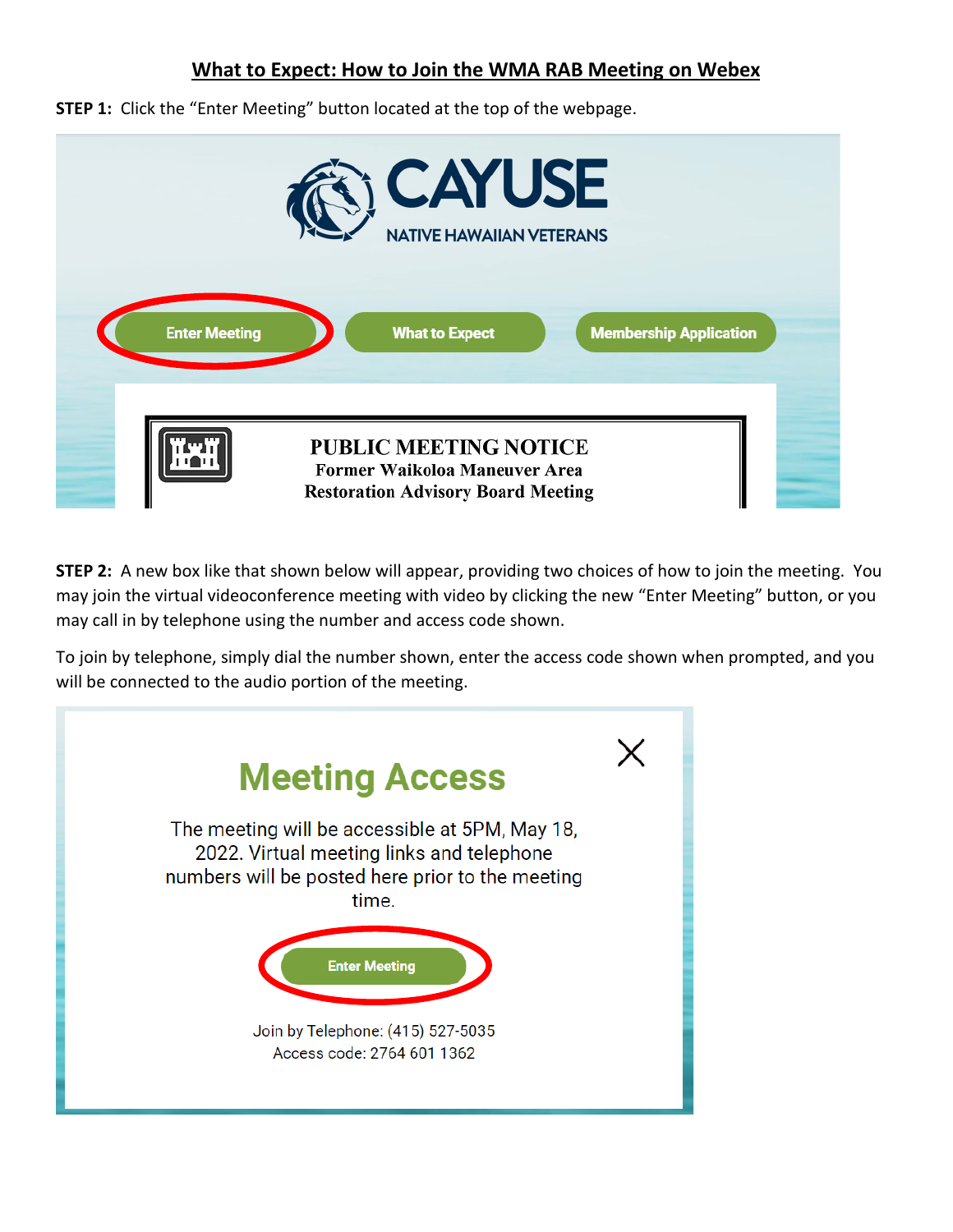## **STEP 3:**

If you have clicked the "Join meeting" button to join the virtual video conference meeting, you will see the following screen.

Click the link "Join from your browser." link at the bottom of this page. We have found this is the most reliable method of getting into the meeting, instead of clicking on the blue Launch Meeting button.



## STEP 4:

You will then see the screen below, where you will enter your name and email address. Then, click the "Next" button.